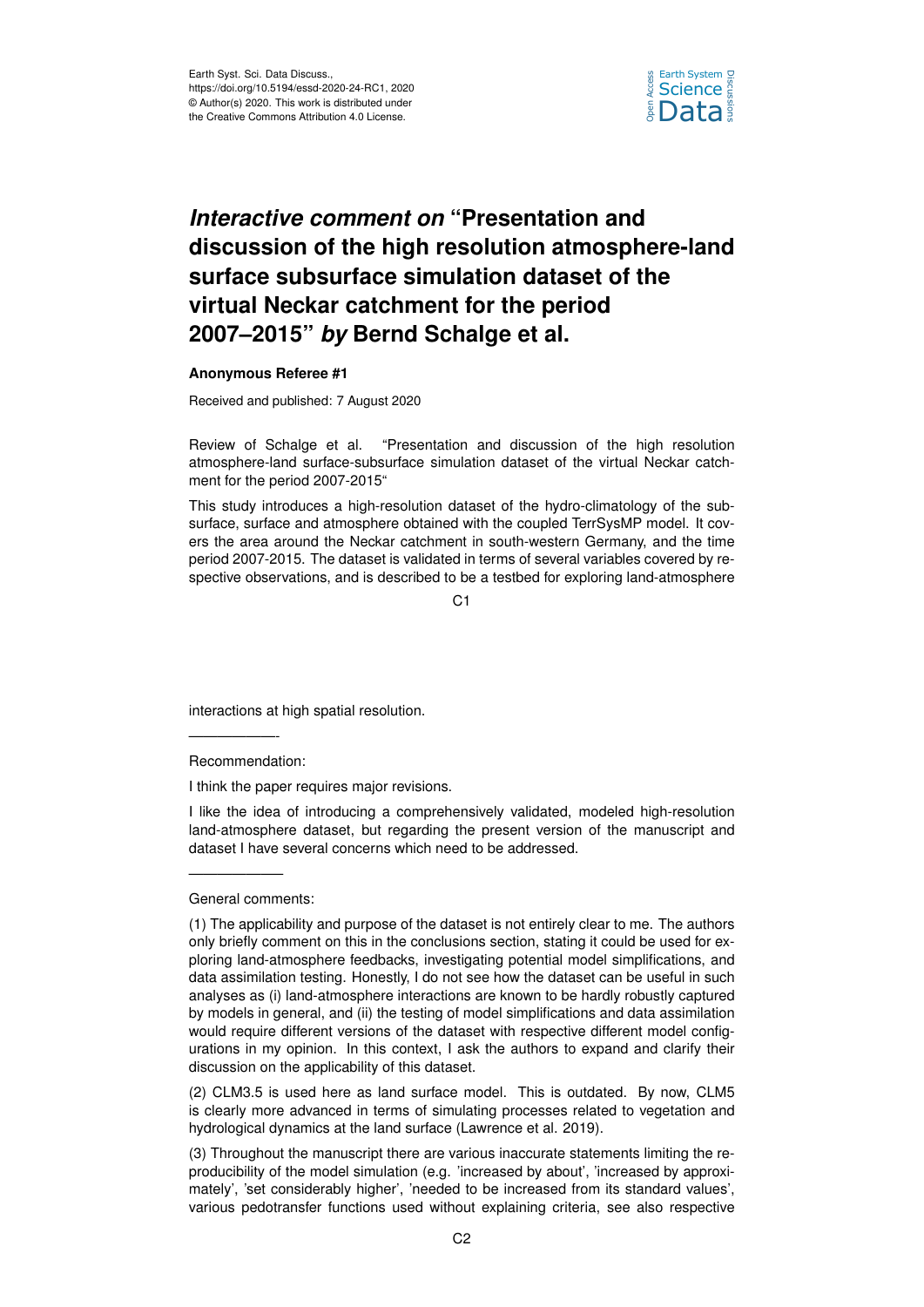specific comments below). More information needs to be provided in each of these cases to ensure the reproducibility of the entire analysis, either in the manuscript or in an appendix.

(4) There are several arbitrary choices made throughout the study which need to be (better) motivated. This includes modifications of the modeling setup of which the purpose is not clear or the magnitude is arbitrary (e.g. 20% increase of sand fraction, ignoring of karst layers, conceptualization of alluvial layers as gravel and bedrock layers including the assumption(s) of values for various involved parameters, modifications of the LAI data). When making these modifications to adapt the model behavior in particular respects (more sandy soils to enhance infiltration) it should be kept in mind that even if the particular purpose is fulfilled, the land-atmosphere system is highly interconnected such that unforeseen side effects can occur. Further, the arbitrary choices include the approach(es) used to validate the modeled dataset (e.g. spatial averaging of model data across 25 grid cells for validation of atmospheric boundary layer characteristics, seemingly random time intervals of the soil moisture, evapotranspiration and runoff validations).

(5) Soil types are an important ingredient for hydro-climatological model simulations. The downscaling-based derivation of soil types in this study is (i) difficult to understand and (ii) contains several assumptions which are not motivated, among which are the amount of considered 1995 locations, the 20% increase of sand fraction (see above), the choice of an exponential model, the choice of conditional co-simulation versus kriging, the focus on first three soil horizons (first means uppermost I guess?). I wonder what is the impact of the choices made here on the final dataset?

(6) The validation of the model simulation in terms of evapotranspiration is very limited. While it is reassuring that the ET and groundwater dynamics are broadly coupled according to expectations this is not a quantitative assessment. The modeled ET could instead (or additionally) be compared with state-of-the-art evapotranspiration datasets such as GLEAM (Martens et al. 2017) or FLUXCOM (Jung et al. 2019) at larger spatial

 $C<sub>3</sub>$ 

## scales.

(7) I like the comprehensive validation of the dataset in terms of several variables an overview table summarizing the determined strengths and weaknesses would be helpful for users I think.

(8) There are too many figures in my opinion, diluting the main messages. Figures 3-5, 7, 14, 17 could be moved to supplementary, and Figures 9 & 10 could be combined.

Specific comments:

——————

line 35 and throughout: 'simulated' would be more straightforward than 'virtual', using such terminology the term 'real' (line 34 and throughout), referring to observations, can be removed from the manuscript

line 56: test a disaggregation method

line 75-78: you do not aim to reproduce to observed catchment dynamics but still validate the model in some respects - this seems contradictory to me; what is the aim here if not validating the model against observations? how useful is a modeled dataset for the community if is not resembling observations?

lines 139 & 145: the chosen time period and simulation catchment/area are not motivated

line 172: please give more information on the 'software restriction'

line 183: please give more information on the location of the grid cells and the artificial elevation modification to ensure reproducibility, here or in an appendix

lines 195-196: 'about 20%' & 'about 3.3', please be more accurate

lines 194-197: in the abstract of the Tian et al. 2004 paper I found "On average, the model [. . .] overestimates FPAR over most areas in the Northern Hemisphere com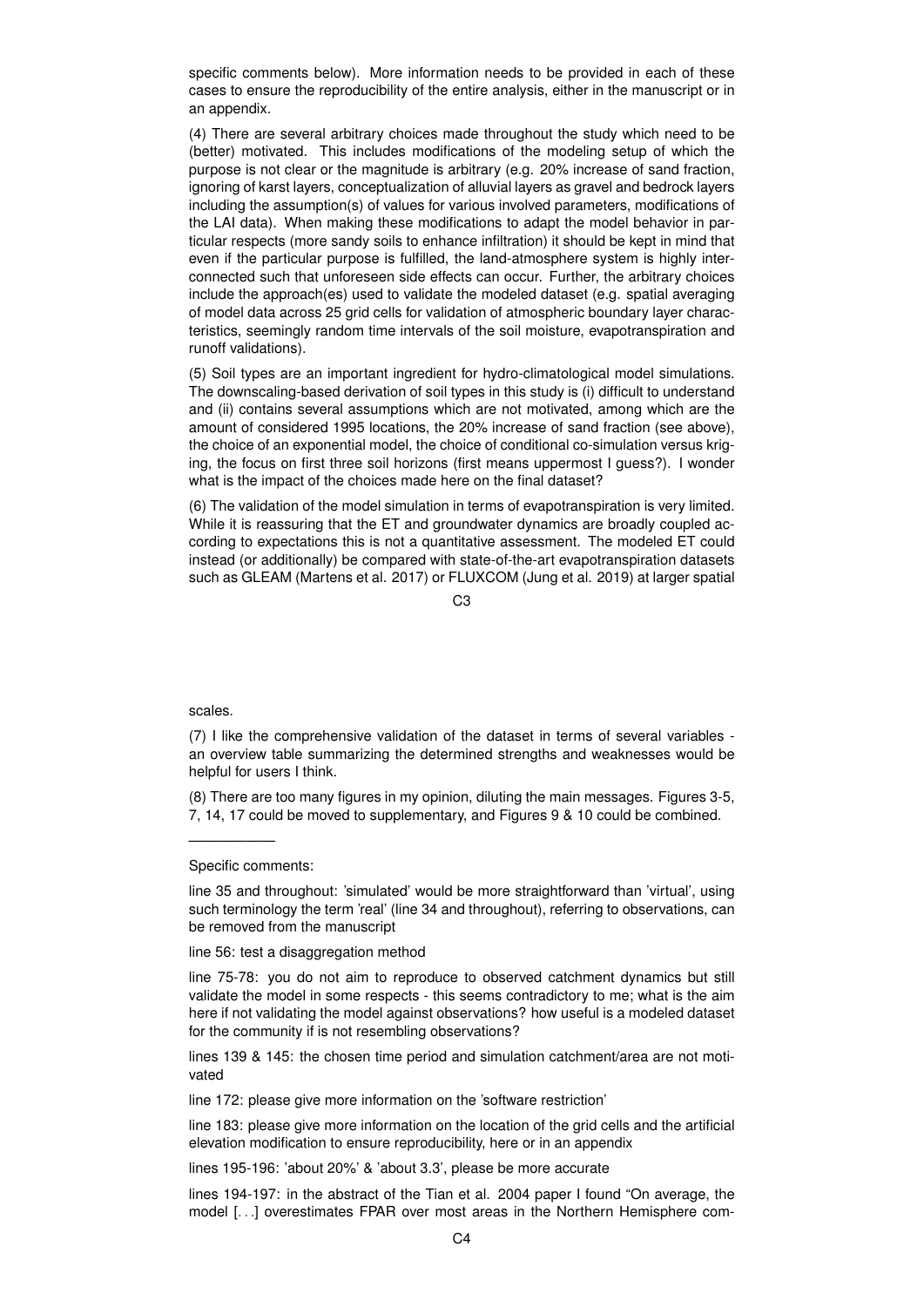pared to MODIS observations during all seasons except northern middle latitude summer." "The MODIS LAI is generally consistent with the model during the snowâATH free periods. . ." which makes me wonder why the authors modify LAI in summer? Further this could create jumps in the LAI time series from May-June and August-September. More importantly, you state here that LAI is used "for the year 2008". Does this mean there is no interannual vegetation variability? This would affect evapotranspiration and thereby many related variables and would need to be stated as a serious shortcoming.

line 204: please give the spatial resolution instead of the scale 1:1000000

line 221: 'approximately 20%', please be more accurate; further, and more importantly, please motivate this modification and its magnitude

lines 229-231: please give detailed information on where which pedotransfer functions have been used

lines 239 & 242: repetition of the information that karst is not considered

lines 239-240: 'to avoid the manifold hydrological challenges related to its modeling', please be more specific here, also please comment on the impact of this simplification of the approach on the final dataset

line 245: if these alluvial bodies are so relevant, why does this study use datasets which do not include them?

line 249: evapotranspiration errors in models can be significant and might be underestimated here

section 4: please discuss for the performed validation analyses how the determined performance of the study dataset compares generally with the performance of other regional climate models im similar hydro-climatic regions

line 277: 'simulated realistically', please give more details here on how this is quantified

line 301: 1km2, is this referring to the spatial resolution being 1km x 1km?

C5

line 323: 'quite well', please be more specific and objective. Further, in Figure 9a between 6h-17h the pattern in the model is actually opposite to that of the observations, I would not refer to this as fitting "quite well".

line 331: the potential (dis)agreement of simulated and actual land cover can be checked using high-resolution land cover datasets such as provided by ESA CCI

line 343: how are the temperature standard deviations determined?

line 361: 'very well', please be more specific and objective

line 367: why not using the ESA CCI soil moisture dataset derived from observations of various satellites for this validation?

lines 394-395: I do not really understand why this daily matching is applied here? Also it is not clear how this is done.

lines 391 & 396: I guess you are referring to Figure 15 here, not Figure 16 as stated.

line 415: 'adequate agreement', please be more specific and objective

line 422: 'will always be replaced' needs to be toned down in my opinion

line 415: 'good distribution', please be more specific and objective

lines 447-450: I do not understand how the "fluctuations" are "scaled". Do you divide by the inter-annual standard deviation to obtain normalized anomalies (or z-scores)? If so, please name it this way as the term "fluctuations" is rather unclear.

line 450: I guess this should be "according to Figure 19b" and not 19c?

lines 451-452: How is this trend computed?

line 454 and following: I like this discussion of limitations and issues

line 458: to me it seems three challenges being discussed here (?)

lines 502-512: As there are multiple concrete ideas to improve the model setup and